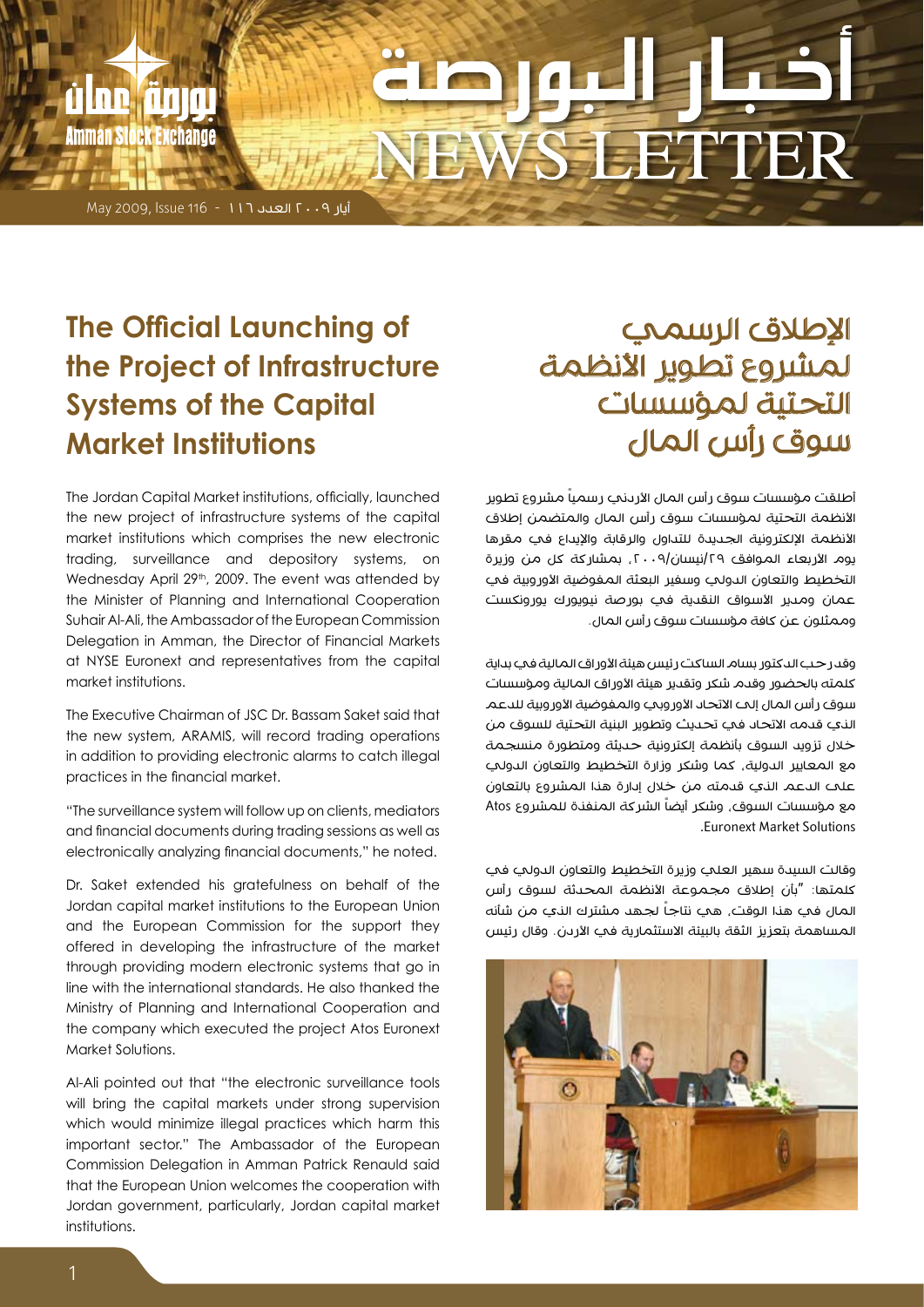بعثة المفوضية الأوروبية Dr. Patrick Renauld : "بأن الاتحاد الأوروبي يرحب بتعاونه ودعمه للحكومة الأردنية وبالأخص لسوق رأس المال الأردني".

وقال السيد جليل طريف المدير التنفيذي لبورصة عمان أن النسخة الجديدة من نظام التداول تأتي لتطوير عمليات التداول في البورصة وزيادة القدرة الاستيعابية لنظام التداول الإلكتروني حيث تمثل نقلة نوعية كبيرة في سوق رأس المال الوطني خاصة في ظل ربط أنظمة التداول الإلكتروني مع أنظمة مركز إيداع الأوراق المالية والأنظمة الرقابية الجديدة لدى هيئة الأوراق المالية والتي تم استخدامها مع انطالقة هذا المشروع. وأضاف: "بأن هذه النسخة الجديدة من نظام التداول اإللكتروني المعروف بـ NSC 900V تتميز بالسرعة العالية والكفاءة في استقبال أوامر الشراء والبيع ومعالجتها، وتطوير وظائف البرنامج المسؤول عن إدارة جلسة التداول بما يوفر سيطرة تامة للبورصة على أحداث جلسة ً التداول، فضال عن كونها ربطت نظام التداول اإللكتروني بأنظمة رقابية وأخرى خاصة بنشر المعلومات". كما وضح أهم مالمح النسخة الجديدة من النظام والمميزات التي يوفرها هذا النظام الجديد، حيث أن النسخة الجديدة تتضمن نظاماً جديداً يسمحه نظام التحكم المركزي ويهدف هذا النظام إلى الحد من مخاطر وأخطاء التداول في البورصة.

ً وقد حضر الإطلاق الرسمي للمشروع ما يقارب من ١٥٠ مشاركاً يمثلون عدداً من مسؤولين وخبراء اقتصاد ورئيس جمعية البنوك ورئيس ديوان المحاسبة وشركات الخدمات المالية وبحضور حشد واسع من اإلعالميين وممثلين عن المؤسسة التطوعية للخدمات المالية FSVC والتي مركزها الرئيسي في نيويورك.

#### The CEO of Amman Stock Exchange, Jalil Tarif, said that the new version of the trading system is meant to develop the trading operations at the ASE and increase the capacity of the system. It is a big leap in the national capital market as the trading system is connected to the SDC systems along with the JSC monitoring system.

Tarif added that the new version NSC V900 is characterized by high speed, efficiency in receiving Buy and Sell orders, developing the functions of the program responsible for managing the trading session, which allows full control over the session. Moreover, the system is connected to other surveillance and information dissemination systems. The new version includes a new system called Control Module which prevents human mistakes in data entry and tightens controls on market manipulation.

The official launching was attended by about 150 participants representing a number of officials, economy experts, the Director General of the Association of Banks in Jordan, the Director General of the Audit Bureau, brokerage firms and in the presence of a large number of journalists and representatives from The Financial Services Volunteer Corps (FSVC) which has its main headquarters in New York City.

# **Companies' 1st 2009 Reports Quarterly**

The CEO of Amman Stock Exchange, Mr. Jalil Tarif, said that the time limit of submitting the quarterly reports from the companies listed at the First Market has ended by Thursday 30/4/2009. The number of companies which submitted their audited auarterly reports reached (111) companies representing (88%) of the overall companies listed at the First Market.

By virtue of the ASE (15/B) Listing Directives, all companies listed at the First Market must submit reviewed quarterly reports during the first month that follows the said quarter.

Tarif added that the ASE circulates these reports to the brokerage firms, posts them on the ASE web site (Arabic version) www.exchange.jo in the Circulars and Disclosures/quarterly reports.

#### بيانات الشركات للربع الأول  $a$   $a$   $b$   $a$   $b$   $c$   $a$

قال المدير التنفيذي لبورصة عمان جليل طريف بأن المهلة المحددة لاستلام التقارير ربع السنوية من قبل الشركات المساهمة العامة المدرجة في السوق الأول قد انتهت مع نهاية دوام يوم الخميس الموافق ،2009/4/30 حيث بلغ عدد الشركات التي زودت البورصة بالتقرير ربع السنوي المراجع )111( شركة شكلت ما نسبته (٨٨٪) من إجمالي الشركات المدرجة في السوق الأول.

ً ويأتي تزويد الشركات للبورصة بالتقارير ربع السنوية المراجعة التزاما بأحكام المادة (١٥/ب) من تعليمات إدراج الأوراق المالية في بورصة عمان، والتي ألزمت الشركات المدرجة في السوق الأول بتزويد البورصة بتقرير ربع سنوي مراجع من مدقق حساباتها وذلك خالل شهر واحد من انتهاء الربع المعني.

وأضاف السيد طريف بأن البورصة قد قامت بتعميم جميع هذه التقارير على شركات الوساطة العاملة في البورصة، باإلضافة إلى توفيرها للمستثمرين من خلال موقع البورصة الإلكتروني بالنسخة العربية jo.exchange.www ضمن التعاميم واالفصاحات )بيانات ربع سنوية).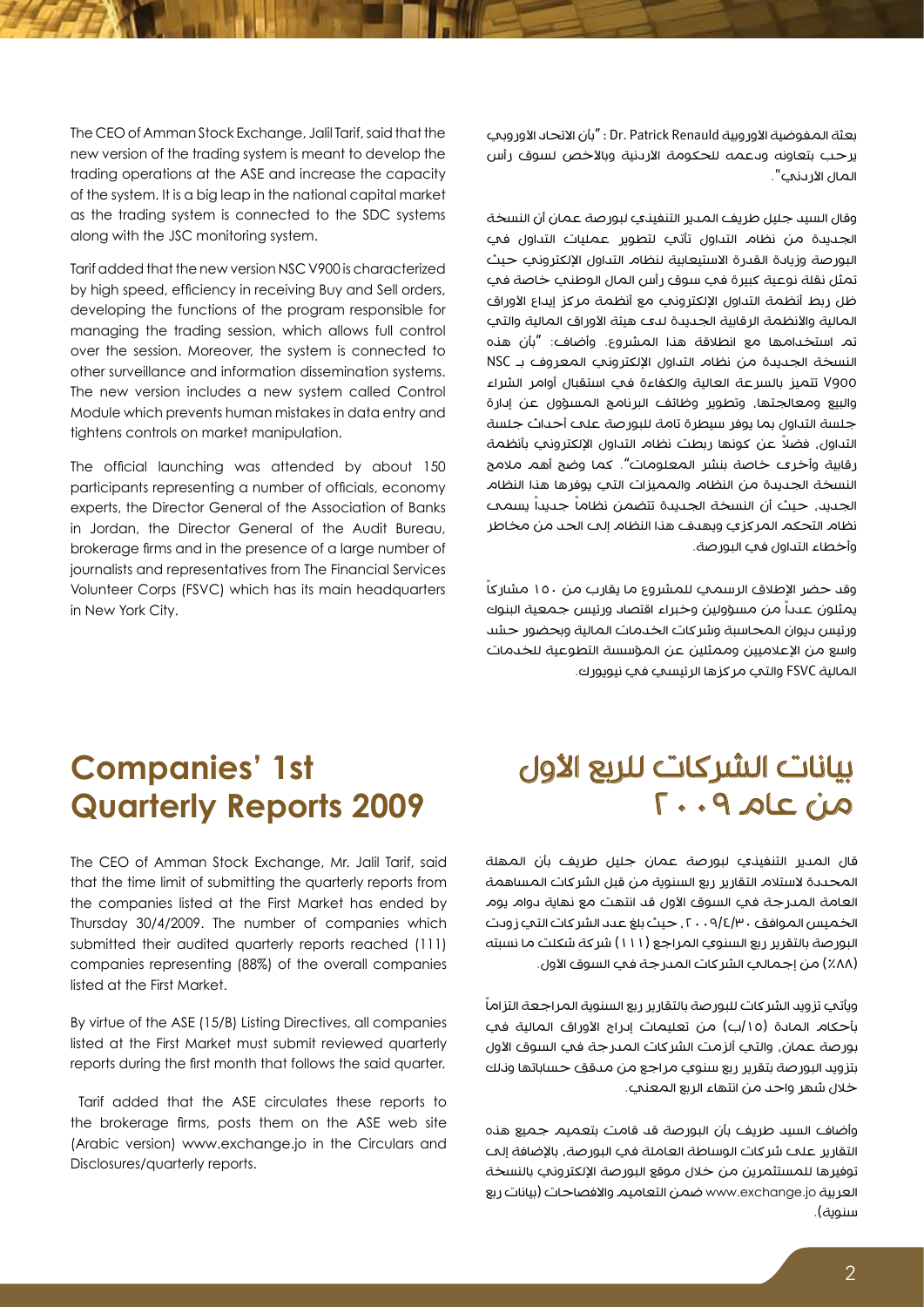من جهة أخرى قال السيد طريف بأن مجموعة من الشركات المدرجة في السوق الأول لم تقم بتزويد البورصة بتقرير ربع سنوي مراجع ضمن الفترة المحددة خلافاً لأحكام المادة (١٥/ب) من تعليمات إدراج الأوراق المالية في بورصة عمان وهي:-

شركة الضامنون العرب للتأمين وشركة بيت المال لالدخار واالستثمار لإلسكان/بيتنا وشركة المستثمرون العرب المتحدون والشركة الوطنية لصناعة الصلب والشركة الأردنية للصناعات الخشبية | جوايكو وشركة القرية للصناعات الغذائية والزيوت النباتية وشركة مجمع الشرق الأوسط للصناعات الهندسية والإلكترونية والثقيلة والشر كة العربية لصناعة الأدوية والشركة الأربنية لإنتاج الأدوية وشركة مصفاة البترول الأردنية، كما قامت شركة الأردن الدولية للتأمين بتزويد البورصة بالبيانات الربع سنوية غير المراجعة خالل المدة المحددة لذلك، وكذلك قامت الشركة الموحدة للنقل والخدمات اللوجستية وشركة دار الدواء للتنمية والاستثمار والشركة الأهلية للمشاريع وشركة اللؤلؤة لصناعة الورق الصحي بتزويد البورصة بالبيانات المالية الربع سنوية المراجعة من قبل مدققي حساباتها بعد انتهاء المدة المحددة لذلك بيوم واحد.

#### توقيع مذكرة تفاهم بين بورصة عمان وبورصة بوخارست

بالتزامن مع زيارة جاللة الملك عبد الله الثاني المعظم الى رومانيا وضمن إطار المنتدى الاقتصادي الأردني الروماني وقعت بورصة عمان وبورصة بوخارست مذكرة تفاهم لتعزيز وتمتين الصالت الموجودة بين المؤسستين، حيث ستوفر الاتفاقية آلية تعاون طويل الأجل لتعزيز وتطوير قنوات الاتصال واستمرارية العلاقة بين البورصتين بما يعود بالفائدة المتبادلة في مجال الخدمات المالية في كال البلدين، حيث وقع االتفاقية عن بورصة عمان مديرها التنفيذي جليل طريف وعن بورصة بوخارست مديرتها التنفيذية أنكا دوميترو.

وأكد طريف بأن توقيع هذه المذكرة يأتي تعزيزاً ألسس التعاون االقتصادي المشترك وللتعريف بسوق رأس المال في كال البلدين وتبادل الخبرات بين البورصتين في مختلف المجاالت الفنية والتدريب مما يساهم في زيادة االستثمارات المشتركة بين البلدين، ً حيث من المتوقع أن تساهم هذه المذكرة مستقبال في تعزيز وجذب الاستثمار الأجنبي لسوق رأس المال الأردني.



Tarif also said that The Arab Assurers, Beit Al-Mal Saving & Investment for Housing, United Arab Investors, National Steel Industry, Jordan Wood Industries/JWICO, Al-Qaria Food and Vegetable oil Industries, Middle East Complex for ENG. Electronics and Heavy Industries, Arab Pharmaceutical Manufacturing, Jordanian Pharmaceutical Manufacturing, Jordan Petroleum Refinery have not submitted their reviewed quarterly report in breach of Article (15/B) of the Directives for Listing securities. Jordan International Insurance submitted its un-audited report in the time limit. The Unified Transport & Logistics, Dar Al Dawa Development & Investment, Al Ahlia Enterprises, Pearl-Sanitary Paper Converting submitted their report one day after the time limit.

# **Signing an MOU between ASE and BVB**

In conjunction with the visit of His Majesty King Abdullah II to Romania, and the Jordan-Romania Economic Forum, Amman Stock Exchange (ASE) has signed a Memorandum of Understanding (MOU) with Bucharest Stock Exchange (BVB) so as to foster the relation between the two institutions. The MOU will provide a long-term cooperation and develop the communication channels between the two stock exchanges. The MOU was signed on the ASE side by Jalil Tarif, the CEO of the ASE and Anca Dumitru, the CEO of the BVB on the BVB side

Tarif stressed that the MOU comes to lay foundation for the mutual economic cooperation, to introduce the capital market in the two countries and to exchange experiences in the technical and training domains, which contributes to increasing the investments between the two countries and particularly, attracting the investments to Jordan Capital .Market

"The cooperation with Amman Stock Exchange came as a good opportunity to exchange best practices over the capital market frame. We believe it will be a prolific cooperation, as it means to increase the international visibility of the Bucharest Stock Exchange and to broaden the business opportunities for the domestic market participants", said Anca Dumitru, the CEO of the Bucharest Stock Exchange.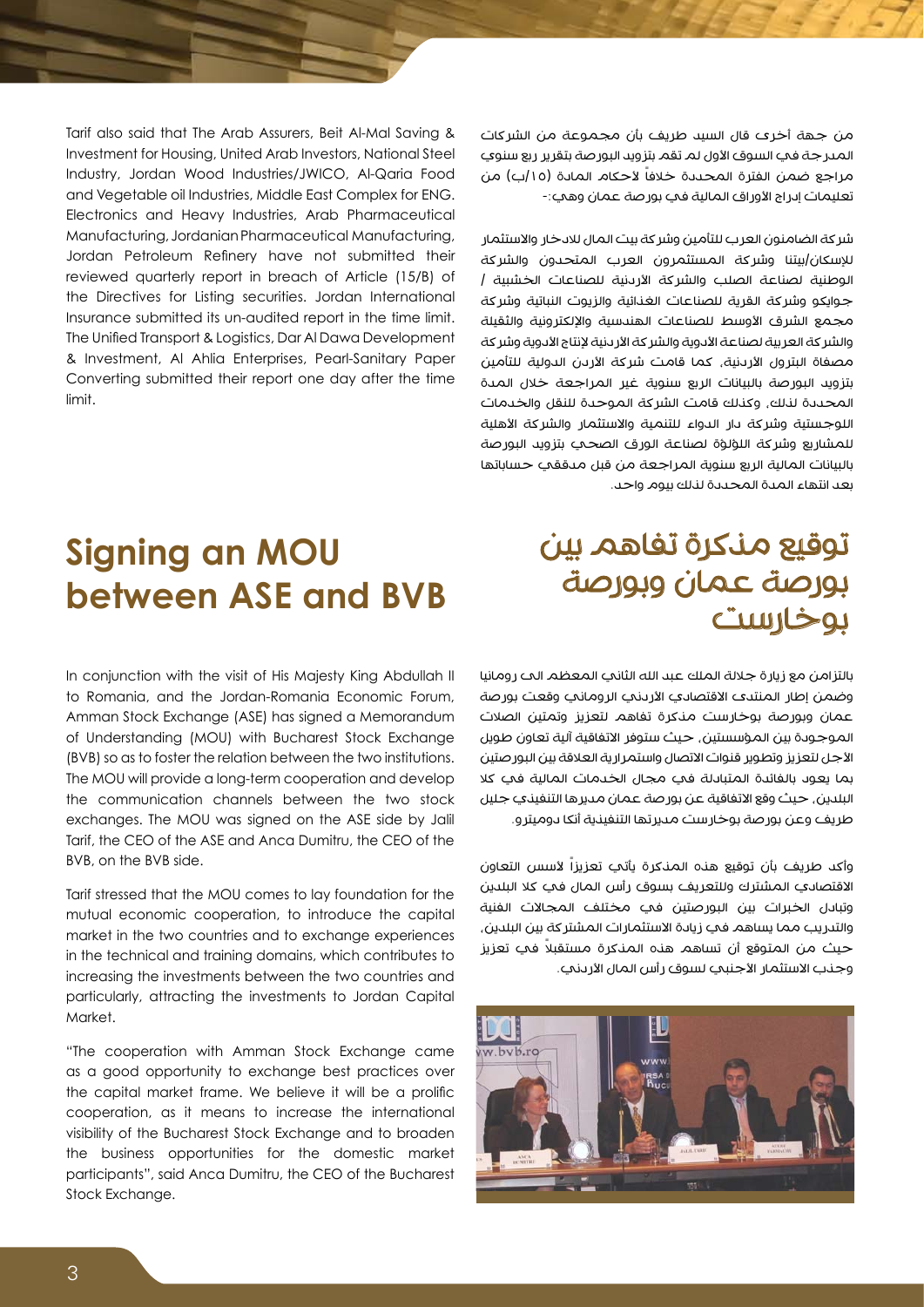وضمن هذا اإلطار قام المدير التنفيذي لبورصة عمان بافتتاح جلسة التداول الرسمية لبورصة بوخارست، كما التقى بعدد من المستثمرين الذين يمثلون أكبر الشركات والصناديق االستثمارية العالمية الموجودة في رومانيا إلى جانب حضور عدد من ممثلي شركات الوساطة العاملة في بورصة بوخارست وعدد من ممثلي وسائل الإعلام، حيث تم خلال اللقاء إعطاء لمحة عن سوق رأس المالي الأردني بشكل عام وعن بورصة عمان بشكل خاص واستعراض التطورات الكبيرة التي شهدتها في السنوات الأخيرة إضافة إلت استعراض فرص الاستثمار المتاحة في بورصة عمان والميزات التي يتمتع بها االستثمار فيها وقد تم في اللقاء الإجابة علمه أسئلة المستثمرين والإعلاميين واستفسار اتهم.

ومما يذكر بأن كل من بورصة عمان وبورصة بوخارست من البورصات الأعضاء باتحاد البورصات الأوروبية الآسيوية FEAS، كما تأسست بورصة بوخارست في عام 1995 كمؤسسة عامة على أسس حديثة وقد تم خالل العام نفسه إطالق نظام التداول الإلكتروني فيها، وتضم البورصة حالياً ٧٣ شركة وساطة و (١٧١) شركة مدرجة بقيمة سوقية تبلغ نحو )10( مليار يورو.

#### تأسيس كرسي الملك عبد الله الثاني لدراسات الأوراق المالية

وقعت مؤسسات سوق رأس المال األردني مذكرة تفاهم مع الجامعة الأردنية تهدف إلى بدء العمل على تأسيس كرسي جلالة الملك عبد الله الثانب لدراسات الأوراق المالية في الجامعة. وقد وقع الاتفاقية نيابة عن هيئة الأوراق المالية ومؤسسات سوق رأس المال الدكتور بسام الساكت رئيس هيئة األوراق المالية ورئيس مجلس الكرسب وعن الجامعة الأردنية الأستان الدكتور خالد الكركي وبحضور أعضاء مجلس الكرسي وأعضاء مجلس مفوضي الهيئة ورؤساء مجالس إدارة كل من بورصة عمان ومركز إيداع الأوراق المالية.

ويهدف كرسي جاللة الملك عبد الله الثاني لدراسات األوراق المالية إلى تعميق المعرفة المهنية المتخصصة بسوق األوراق المالية وتشريعاتها المحلية والعالمية والممارسات الدولية لدى الطالب في الجامعات األردنية من خالل استقطاب خبراء لتدريس مواد متخصصة عملية حول سوق رأس المال في الجامعة، بهدف تعميق الثقافة في سوق األوراق المالية وتطوير المهن العاملة في هذا القطاع.

Tarif opened the official trading session at the BVB. Besides, he met investors from major companies and global mutual funds managers in Romania and representatives from brokerage firms and Mass Media. During the meeting, Tarif gave a brief on Jordan Capital Market in general and Amman Stock Exchange in particular. He delineated the advantages of investment at the ASE and answered (Q&A) space with investors and journalists.

It is worth mentioning that the ASE and the BVB are both members at the Federation of Euro-Asian Stock Exchanges (FEAS). The BVB was established in 1995 as a Public Institution built on new calibers. In the year, the electronic trading system was launched. Nowadays, The BVB comprises (73) brokerage firms and (171) listed company with (10) Million-Euro market capitalization.

#### **Establishing the King Abdullah II Chair for Securities Studies**

The Jordan Capital Market institutions sianed a Memorandum of Understanding (MOU) with the University of Jordan with the aim of establishing the King Abdullah II Chair for Securities Studies in the university. Dr. Bassam Saket signed the MOU on the Jordan Securities Commission (JSC) and Jordan Capital Market institutions' side, and Dr. Khaled Karaki on the University of Jordan side, in the presence of the Board members of the Chair, the JSC commissioners and the Chairmen of the Boards of Amman Stock Exchange and the Securities Depository .Center

The aim of the King Abdullah II Chair is to deepen the specialized technical education in the field of securities markets. Also, it aims at increasing the knowledge of the students in the national and international legislations and practices of the securities industry. It is worth mentioning that the university in cooperation with the Jordan Capital Market institutions will bring experts in the field to spread the securities culture and develop this sector.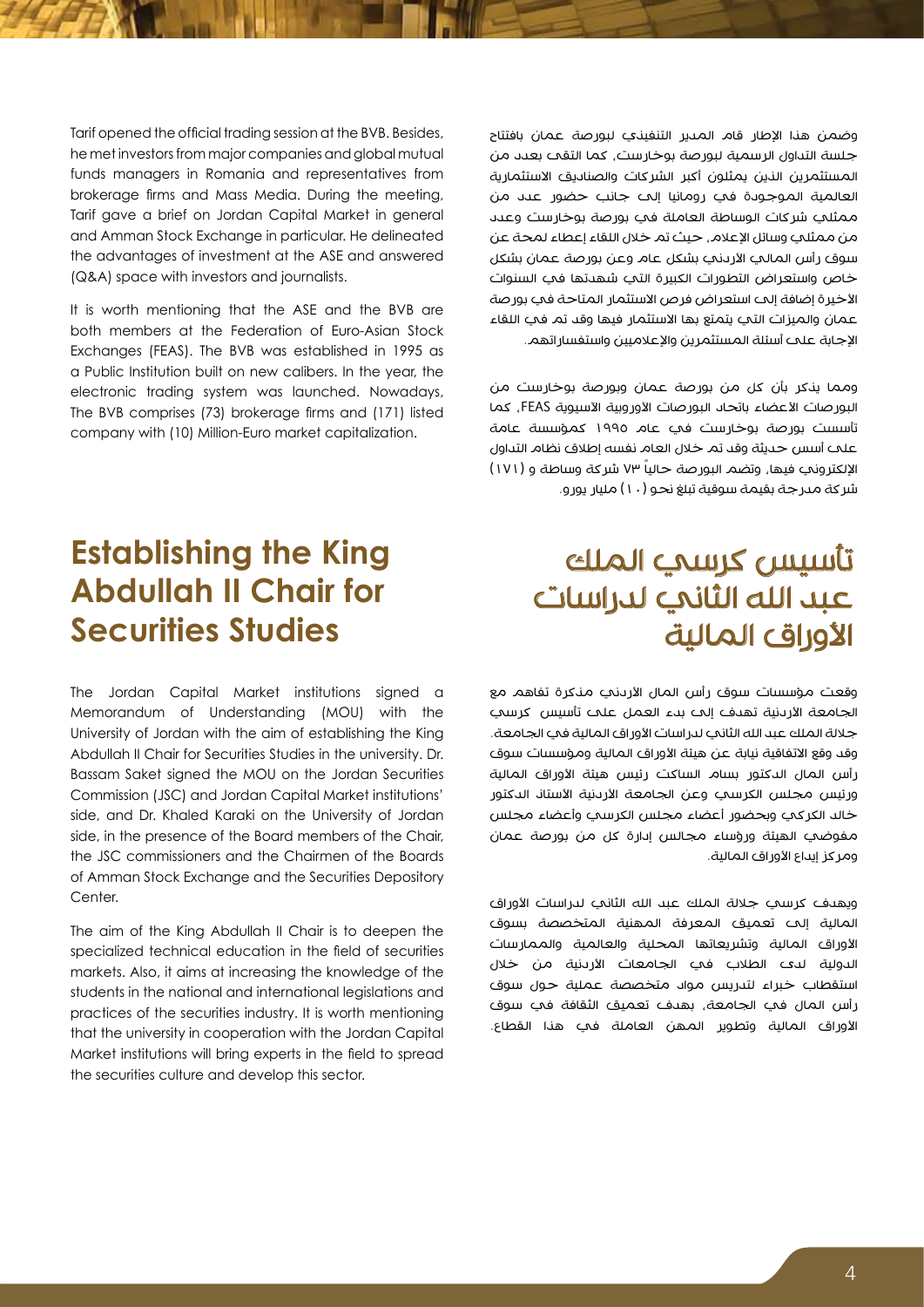### وفد من كلية الدفاع الوطنمي الملكية الأردنية يزور مؤسسات سوق رأس المال

قام وفد عسكري من كلية الدفاع الوطني الملكية األردنية مكون من 55 مشاركا يمثلون 14 دولة عربية وأجنبية بزيارة إلى مؤسسات سوق رأس المال الأردني. وقد قدم السيد جليل المدير التنفيذي لبور صة عمان شرحاً حول دور البور صة في جنب المدخرات إلى االقتصاد الوطني من خالل توفير سوق آمن يتمتع بكفاءة عالية لتداول الأوراق وبما يعزز الاستثمار بالأوراق المالية الأردنية، بالإضافة إلى لمحة حول نظام التداول الجديد الذي أطلقته البورصة .ً حديثا

#### وفد طالبي من الجامعة العربية الدولية بدمشق يزور بورصة عمان

استقبل السيد جليل طريف، المدير التنفيذي لبورصة عمان وفداً من الجامعة العربية الدولية بدمشق خالل زيارتهم لمؤسسات سوق رأس المال الأردني، حيث قدم السيد سامي حطاب رئيس دائرة الأبحاث والعلاقات الدولية شرحاً عن طبيعة عمل بورصة عمان وأساسيات االستثمار في البورصة وعن آخر التطورات التقنية والتشريعية التي شهدها سوق رأس المال الأردني، كما أطلع الوفد علم أداء بورصة عمان المميز في السنوات الأخيرة من مختلف النواحي، ومدى انعكاسات ذلك على تعزيز شفافية وكفاءة وسيولة السوق. وقام الوفد بزيارة قاعة المستثمرين في مجمع بنك اإلسكان وعدد من شركات الوساطة والخدمات المالية.

#### **A Delegation from The International Arab University/Damascus**

The CEO of Amman Stock Exchange, Mr. Jalil Tarif, received a student delegation from The International Arab University/Damascus during their visit to the Jordan Capital Market institutions. Mr. Sami Hattab, the Director of the Research and International Relations Dept, briefed the delegation on the operations at the ASE and the basic investment principles in the exchange. He also tackled the latest legislative and technical developments of the Jordan capital market at the legislative, technical and quantitative levels and their impact on enhancing market transparency, liquidity and efficiency. Finally, the delegation made a visit to the Investors Gallery in the Housing Bank Complex and they toured a number of brokerage firms.

#### **The Faculty of the Royal National Jordanian Defense visits the Capital Institutions Market**

A Delegation from the Faculty of the Royal Jordanian National Defense, comprised of (55) participants from 14 Arab and foreign countries, visited Jordan Capital Market institutions. The CEO of Amman Stock Exchange, Mr. Jalil Tarif, briefed the delegation on the role of the ASE in attracting reserves to the national economy through providing a safe market with high efficiency; such a market environment fosters investment in Jordanian securities. Tarif also gave a glimpse about the new trading system which was launched recently by the ASE.

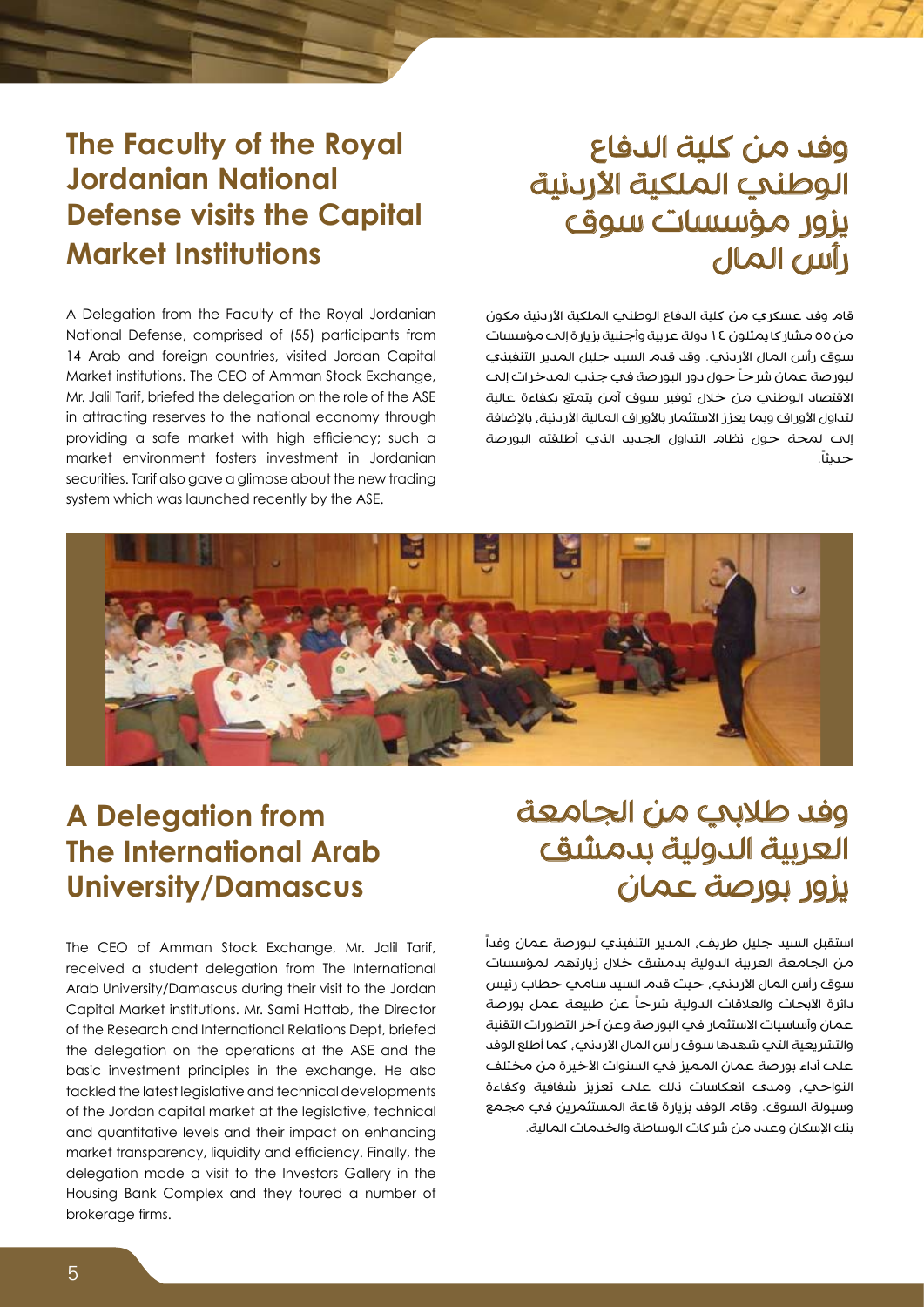# أداء بورصة عمان

# **ASE Performance**

ASE performance revealed a decline during April 2009, as the ASE price index weighted by free-float shares closed at  $(2736.5)$  points, a  $(0.8\%)$  decrease in comparison with the end of 2008. This came as a result of the decrease in financial sector index by  $(1.02%)$ , and the industry sector by (2.3%), but the services sector index increased by (0.2%). The index weighted by market capitalization closed at  $(5650)$  points at the end of April, a  $(9.5\%)$ decrease in comparison with the end of 2008. The trading volume until April 2009 reached JD (3.9) billion compared to JD (6.7) billion in the same period of the last year, a (41%) decrease. The number of traded shares increased to  $(2.3)$  billion shares in comparison with  $(1.8)$  million shares at the same period of last year, a (23.7%) increase. The number of executed contracts decreased to (1.130) million contracts, a decrease of (17.4%) in comparison with the same period of last year. Market capitalization of listed companies decreased by JD (2.1) billion reaching JD (23.328) billion, a (8.2%) decrease against the end of year 2008, constituting (199%) of the GDP.

أظهرت مؤشرات الأداء في بورصة عمان تراجعاً خلال شهر نيسان من عام ٢٠٠٩. حيث أغلق الرقم القياسي المرجح للأسهم الحرة عند (٢٧٣٦,٥) نقطة وبانخفاض نسبته (٠,٨٪) مقارنة مع مستواه في نهاية العام ٢٠٠٨، جاء ذلك نتيجة لانخفاض الرقم القياسي لأسعار أسهم القطاع المالي بنسبة (١,٠٢٪), ولقطاع الصناعة بنسبة (٢,٣٪), بينما ارتفع لقطاع الخدمات بنسبة (٠,٢٪), كما أغلق الرقم القياسي المرجح بالقيمة السوقية عند (٥٦٥٠) نقطة بانخفاض نسبته (٩,٥٪) مقارنة مع مستواه في نهاية العام ٢٠٠٨. وبلغ حجم التداول لغاية شهر نيسان ٢٠٠٩ حوالي (٣,٩) مليار دينار مقارنة مع )6.7( مليار دينار لنفس الفترة من العام الماضي وبانخفاض نسبته (٤٤١). وبالنسبة لعدد الأسهم المتداولة فقد ارتفع ليصل إلى (٢,٣) مليار سهم مقارنة مع (١,٨) مليار سهم للعام الماضي وبارتفاع نسبته (٢٣٫٧٪), كما انخفضت عدد العقود المنفذة ليصل إلى )1.130( مليون عقد، بانخفاض نسبته )%17.4( لنفس الفترة من العام الماضي. وبالنسبة للقيمة السوقية لألسهم المدرجة في بورصة عمان فقد انخفضت بمقدار )2.1( مليار دينار لتصل إلى (٢٣,٣٢٨) مليار دينار وبانخفاض نسبته (٨,٢٪) مقارنة مع نهاية عام ٢٠٠٨ لتشكل مـا نسبتــه (١٩٩٪) من الناتج المحلي اإلجمالي.

#### **ASE Performance Indicators**

# مؤشرات أداء بورصة عمان

|                              | $\%$<br>Change | آنار<br>March | نىسان<br>April |                                     |
|------------------------------|----------------|---------------|----------------|-------------------------------------|
| Trading Value (JD m)         | 2.90           | 1171.0        | 1205.0         | حجم التداول (مليون دينار)           |
| Avg. Daily Trading Value (m) | (6.3)          | 58.5          | 54.8           | المعدل اليوميى لحجم التداول (مليون) |
| No. of Traded Shares (m)     | 7.00           | 686.9         | 735.3          | عبد الأسهم (مليون)                  |
| No. of Contracts (thousand)  | 14.40          | 314.1         | 359.3          | عىد العقود (بالألف)                 |
| Market Capitalization (JD m) | 0.61           | 23187.0       | 23328          | القيمة السوقية (مليون دينار)        |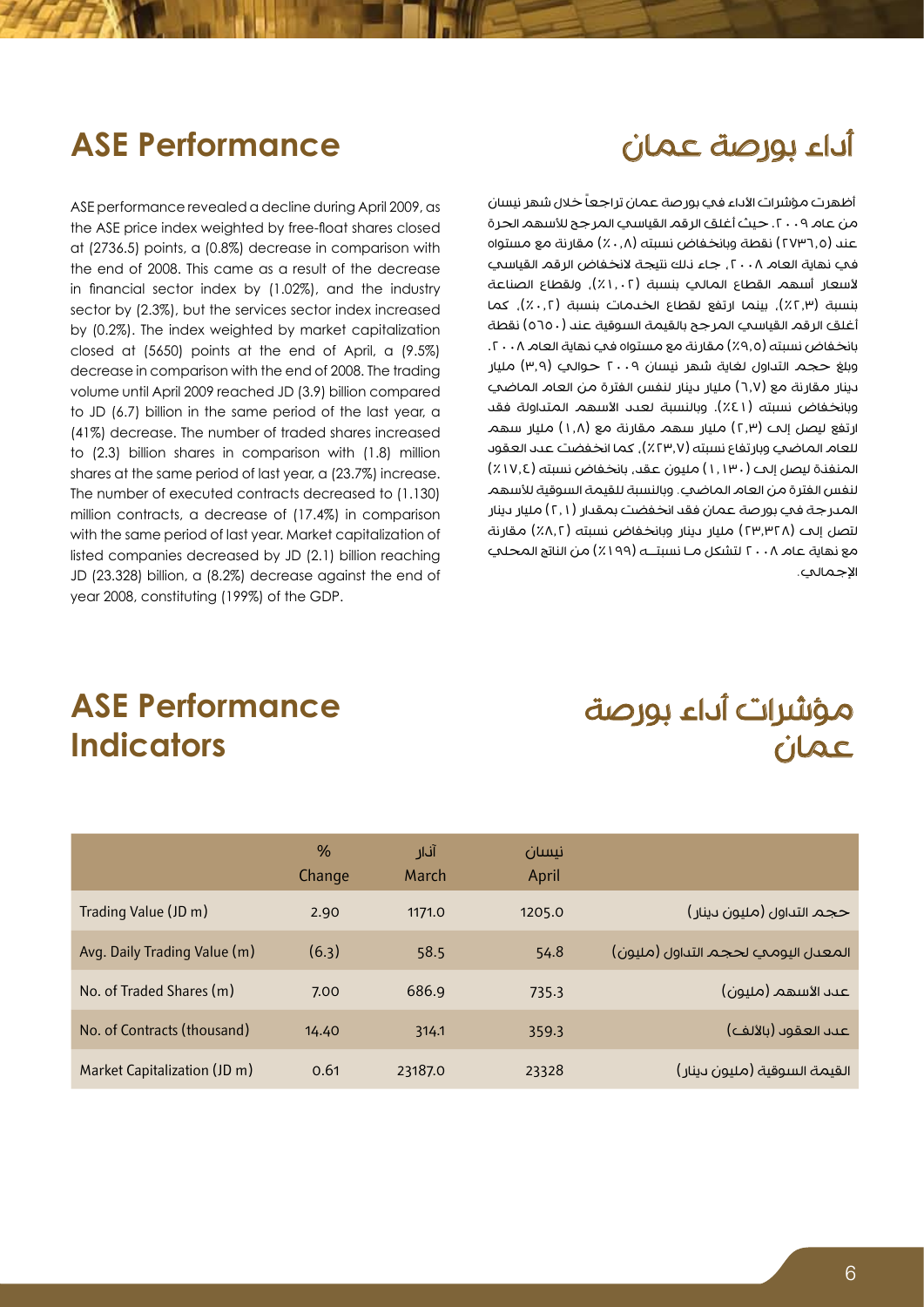#### قرارات بورصة عمان

#### **ASE Resolutions**

#### **ASE Board of Directors decisions**

Floating the opening price for Philadelphia Insurance share, as of April 9, 2009.

#### **CEO** decisions

- ment from the Second Market to the First Market as of April • Transferring the shares of Al-Bilad For Securities and Invest-2009. 1,
- Transferring the shares of The Public Mining from the Second Market to the First Market as of April 1, 2009.
- Transferring the shares of Al-Sanabel International For Islamic Investment (Holding) PLC. Co from the Second Market to the First Market as of April 1, 2009.
- Transferring the shares of Masafat For Specialized Transport from the Second Market to the First Market as of April 1, 2009.
- Transferring the shares of The Arab Pesticides and Veterinary Drugs MFG. Co from the Second Market to the First Market as of April 1, 2009.
- Transferring the shares of Jordan Industrial Resources from the First Market to the Second Market as of April 1, 2009.
- Transferring the shares of Jordan Trade FAC from the First Market to the Second Market as of April 1, 2009.
- Transferring the shares of The Arab International Food Factories from the First Market to the Second Market as of April 1, 2009.
- Transferring the shares of Falcon For Investment and Financial Services from the First Market to the Second Market as of April 2009. 1,
- Transferring the shares of Societe Generale De Banque -Jordanie from the First Market to the Second Market as of April 1, 2009.
- Transferring the shares of Middle East Insurance from the First Market to the Second Market as of April 1, 2009.
- Transferring the shares of Al-Qaria Food and Vegetable Oil Industries from the First Market to the Second Market as of April 1, 2009.
- Transferring the shares of National Steel Industry from the First Market to the Second Market as of April 1, 2009.
- Transferring the shares of Jordan Ceramic Industries from the First Market to the Second Market as of April 1, 2009.
- List the (20) million shares of Al-Israa For Islamic Finance and Investment in the Second Market as of April 5, 2009.
- Change the Sector Classification of Jordan Central from the Industrial Sector/ Textile Leather And Clothing to the Financial Sector / Diversified Financial Services as of April 6, 2009.
- List the Fifth issue of Treasury Bills for the year 2009, as of April 8,  $2009$ . The maturity date is  $25/2/2014$ . The total value is JD  $(75)$ million, and (6.855%) interest rate.
- List the Third issue of Treasury Bills for the year 2009, as of April 8. 2009. The maturity date is 5/9/2009 and the total value is JD  $(75)$  million.

#### قرارات مجلس اإلدارة

تعويم السعر الافتتاحـي لسهم شركة فيلادلفيا للتأمين ونـلك اعتباراً من ۱۶/۹/۶۰۰۹.

#### قرارات المدير التنفيذي

- نقل إدراج أسهم شركة البلاد للأوراق المالية والاستثمار من السوق الثاني إلى السوق الأول للبورصة ونلك اعتباراً من ٢٠٠٩/٤/١.
- نقل إدراج أسهم الشركة العامة للتعدين من السوق الثاني إلى السوق الأول للبورصة ونلك اعتباراً من ٢٠٠٩/٤/١.
- نقل إدراج أسهم شركة السنابل الدولية لالستثمارات اإلسالمية (القابضة) من السوق الثانب إلى السوق الأول للبورصة ونلك اعتباراً من ١ /٩/٤/٠ . ٢.
- نقل إدراج أسهم شركة مسافات للنقل المتخصص من السوق الثاني إلى السوق الأول للبورصة وذلك اعتباراً من ٩/٤/١ ٢٠٠٩.
- نقل إدراج أسهم الشركة العربية لصناعة المبيدات واألدوية البيطرية من السوق الثاني إلى السوق الأول للبورصة ونلك اعتباراً من  $.7.9/2/1$
- نقل إدراج أسهم شركة الموارد الصناعية الأردنية من السوق الأول إلى السوق الثاني للبورصة ونلك اعتباراً من ٢٠٠٩/٤/١.
- نقل إدراج أسهم شركة التسهيالت التجارية األردنية من السوق األول إلى السوق الثاني للبورصة ونلك اعتباراً من ٢٠٠٩/٤/١.
- نقل إدراج أسهم شركة المصانع العربية الدولية لألغذية واالستثمار من السوق الأول إلى السوق الثاني للبورصة وناك اعتباراً من  $.7.9/2/1$
- نقل إدراج أسهم شركة الصقر لالستثمار والخدمات المالية من السوق الأول إلى السوق الثاني للبورصة ونلك اعتباراً من  $1309.77$
- نقل إدراج أسهم شركة بنك سوسيته جنرال- األردن من السوق األول إلى السوق الثاني للبورصة ونلك اعتباراً من ٢٠٠٩/٤/١.
- نقل إدراج أسهم شركة الشرق األوسط للتأمين من السوق األول إلى السوق الثاني للبورصة وذلك اعتباراً من .2009/4/1
- نقل إدراج أسهم شركة القرية للصناعات الغذائية والزيوت النباتية من السوق الأول إلى السوق الثاني للبورصة وذلك اعتباراً من  $.7.9/E/1$
- ُ نقل إدراج أسهم شركة الوطنية لصناعة الصلب من السوق األول إلى السوق الثاني للبورصة ونلك اعتباراً من ٢٠٠٩/٤/١.
- نقل إدراج أسهم شركة مصانع الخزف األردنية من السوق األول إلى السوق الثاني للبورصة ونلك اعتباراً من ٢٠٠٩/٤/١.
- إدراج أسهم شركة الإسراء للاستثمار والتمويل الإسلامي والبالغة ً في السوق الثاني، وذلك اعتباراً من عددها )20( مليون سهما  $.7.9/2$
- تغيير التصنيف القطاعي للشركة األردنية المركزية من القطاع الصناعي/صناعات المالبس والجلود والنسيج إلى القطاع المالي/ الخدمات المالية المتنوعة وذلك اعتباراً من ٩/٤/٦ . ٢٠
- إدراج اإلصدار الخامس من سندات الخزينة لعام 2009 استحقاق 2014/2/25 والبالغ عددها )75.000( سند بقيمة اسمية مقدارها )1000( دينار وقيمة إجمالية تبلغ )75( مليون دينار وفائدة )%6.855( وذلك اعتباراً من .2009/4/8
- إدراج الإصدار الثالث من انونات الخزينة لعام ٢٠٠٩ استحقاق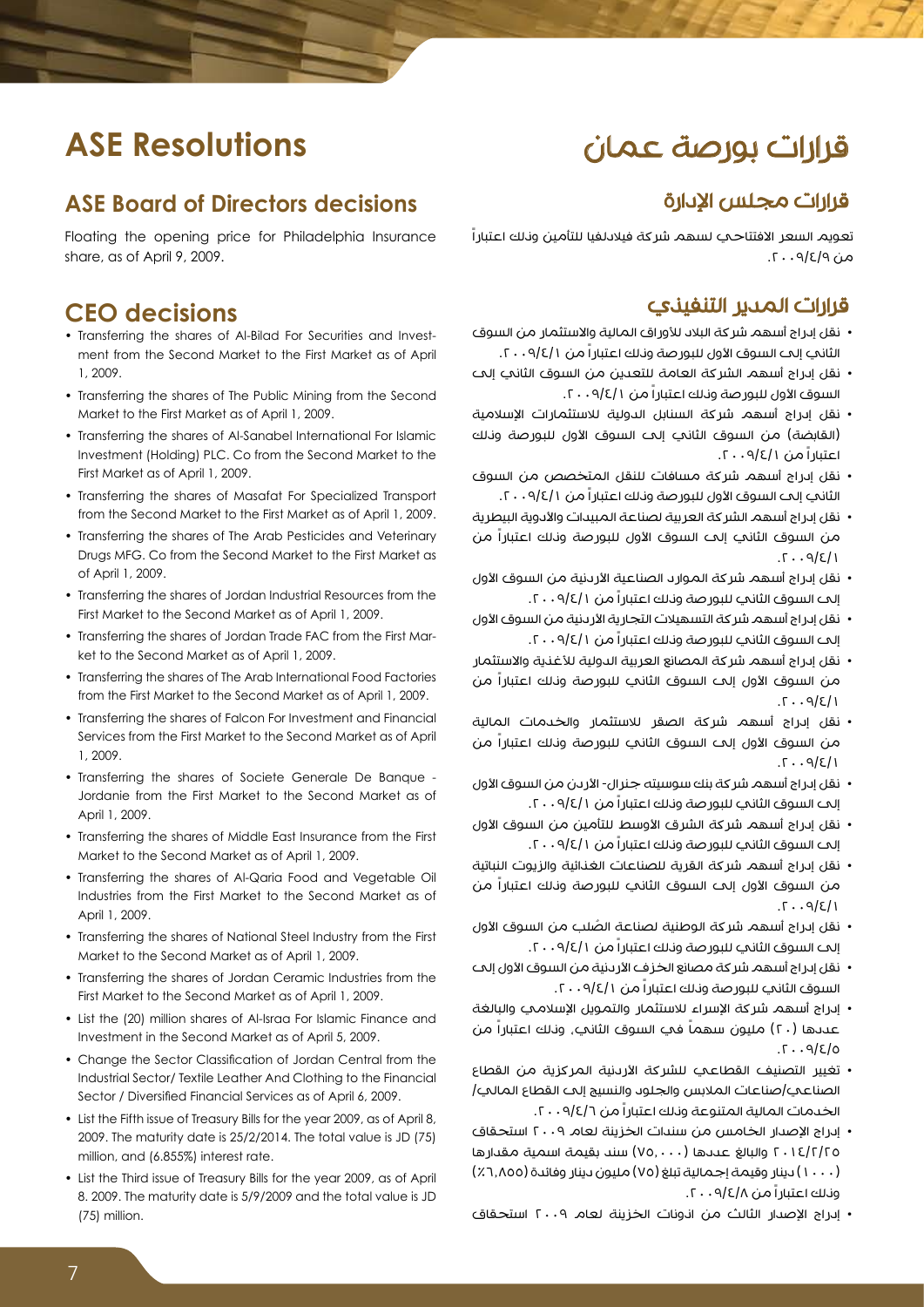- Transferring the shares of Akary For Industries and real Estate Investments from the First Market to the Second Market as of April 8, 2009.
- Transferring the shares of Arab Life and Accident Insurance from the First Market to the Second Market as of April 8, 2009.
- Transferring the shares of Premier Business and Projects Co. LTD from the First Market to the Second Market as of April 8, 2009.
- Transferring the shares of Arab International Hotels from the First Market to the Second Market as of April 8, 2009.
- Transferring the shares of El-Zay Ready Wear Manufacturing from the First Market to the Second Market as of April 8, 2009.
- Transferring the shares of Pearl Sanitary Paper Converting from the First Market to the Second Market as of April 8, 2009.
- Transferring the shares of Jordan Vegetable Oil Industries from the First Market to the Second Market as of April 8, 2009.
- Transferring the shares of Jordan Wood Industries/ JWICO from the First Market to the Second Market as of April 8, 2009.
- Transferring the shares of Hayat Pharmaceutical Industries Co from the Second Market to the First Market as of April 8. 2009.
- Transferring the shares of General Arabia Insurance from the Second Market to the First Market as of April 8, 2009.
- Transferring the shares of Jordan Paper and Cardboard Factories from the Second Market to the First Market as of April 8, 2009.
- Transferring the shares of Jordanian Management And Consulting Company from the Second Market to the First Market as of April 8, 2009.
- Transferring the shares of The Investors and Eastern Arab For Industrial and Real Estate Investments from the Second Market to the First Market as of April 8, 2009.
- Transferring the shares of Darwish Al-Khalili and Sons from the Second Market to the First Market as of April 8, 2009.
- Transferring the shares of The Mediterranean and Gulf Insurance Company-Jordan from the Second Market to the First Market as of April 8, 2009.
- Transferring the shares of Jordan Chemical Industries from the Second Market to the First Market as of April 8, 2009.
- List the fourth issue of Treasury Bills for the year 2009, as of April 20. 2009. The maturity date is 19/9/2009 and the total value is JD (100) million.
- Change the name of Jordan Investment and Finance Bank to Invest Bank as of April 23, 2009.
- List the (12.031.108) shares of Amoun International For Investments in the Second Market as of April 29, 2009.
- List the (204.600) shares capital increase of Al-Jamil For Investments, which emanated from Capitalization of JD  $(204.600)$  of the retained earning as of April 29, 2009. The company paid in capital reached (1.227.600) shares.

2009/9/5 والبالغ عددها )75.000( سند بقيمة اسمية مقدارها )1000( دينار وقيمة إجمالية تبلغ )75( مليون دينار ، وذلك اعتباراً من ٥/٤/٨ . ٢٠

- نقل إدراج أسهم شركة عقاري للصناعات واالستثمارات العقارية من السوق الأول إلى السوق الثاني للبورصة وناك اعتباراً من  $\Lambda$ |3 $\varphi$ . 7.
- نقل إدراج أسهم شركة العرب للتأمين على الحياة والحوادث من السوق الأول إلى السوق الثاني للبورصة وناك اعتباراً من  $.5.49/2.7$
- نقل إدراج أسهم شركة المتصدرة لألعمال والمشاريع من السوق الأول إلى السوق الثاني للبورصة وذلك اعتباراً من ٢٠٠٩/٤/٨.
- نقل إدراج أسهم شركة العربية الدولية للفنادق من السوق األول إلح السوق الثاني للبورصة ونلك اعتباراً من ٢٠٠٩/٤/٨.
- نقل إدراج أسهم شركة الزي لصناعة األلبسة الجاهزة من السوق الأول إلى السوق الثانب للبورصة وذلك اعتباراً من ٩/٤/٨ ٢٠٠٩.
- نقل إدراج أسهم شركة اللؤلؤة لصناعة الورق الصحي من السوق الأول إلى السوق الثاني للبورصة ونلك اعتباراً من ٢٠٠٩/٤/٨.
- نقل إدراج أسهم شركة مصانع الزيوت النباتية الأردنية من السوق الأول إلى السوق الثاني للبورصة وذلك اعتباراً من ٩/٤/٨ ٢٠٠٩.
- نقل إدراج أسهم الشركة األردنية للصناعات الخشبية/جوايكو من السوق الأول إلى السوق الثاني للبورصة وناك اعتباراً من  $.5.49/2$
- نقل إدراج أسهم شركة الحياة للصناعات الدوائية من السوق الثاني إلى السوق الأول للبورصة وذلك اعتباراً من ٩/٤/٨ ٢٠٠٩.
- نقل إدراج أسهم شركة التأمين العامة العربية من السوق الثاني إلى السوق األول للبورصة وذلك اعتباراً من .2009/4/8
- نقل إدراج أسهم شركة مصانع الورق والكرتون الاردنية من السوق الثاني إلى السوق الأول للبورصة وذلك اعتباراً من ٩/٤/٨ ٢٠٠٩.
- نقل إدراج أسهم الشركة الأردنية للإدارة والاستشارات من السوق الثاني إلى السوق الأول للبورصة وذلك اعتباراً من ٢٠٠٩/٤/٨.
- نقل إدراج أسهم شركة المستثمرون والشرق العربي لالستثمارات الصناعية والعقارية من السوق الثاني إلى السوق الأول للبورصة وذلك اعتباراً من .2009/4/8
- نقل إدراج أسهم شركة درويش الخليلي وأوالده من السوق الثاني إلى السوق الأول للبورصة وذلك اعتباراً من ٢٠٠٩/٤/٨
- نقل إدراج أسهم شركة المتوسط والخليج للتأمين- الأردن من السوق الثاني إلى السوق الأول للبورصة ونلك اعتباراً من  $T \cdot 9181$
- نقل إدراج أسهم شركة الصناعات الكيماوية الأردنية من السوق الثاني إلى السوق الأول للبورصة وذلك اعتبارا من ٢٠٠٩/٤/٨.
- إدراج الإصدار الرابع من انونات الخزينة لعام ٢٠٠٩ استحقاق 2009/9/19 والبالغ عددها )100.000( سند بقيمة اسمية مقدارها (١٠٠٠) دينار وقيمة إجمالية تبلغ (١٠٠) مليون دينار، وذلك اعتباراً من .2009/4/20
- تغيير اسم شركة البنك االردني لالستثمار والتمويل إلى شركة البنك الاستثمار ي وذلك اعتباراً من ١٢/٤/٢٣ . ٢٠
- إدراج أسهم شركة عمون الدولية لالستثمارات المتعددة والبالغة ً في السوق الثاني، وذلك اعتباراً عددها )12.031.108( سهما  $\alpha$ من 10/3/9، 1.
- إدراج أسهم الزيادة في رأس مال شركة الجميل لالستثمارات العامة والبالغة (٢٠٤,٦٠٠) سهماً، والتي تمت زيادتها عن طريق رسملة ميلغ (٢٠٤.٦٠٠) من الأرباح المدورة ليصبح رأس المال المدرج في البور صة (١,٢٢٧,٦٠٠) سهماً وناك اعتباراً من  $.7.9/2/79$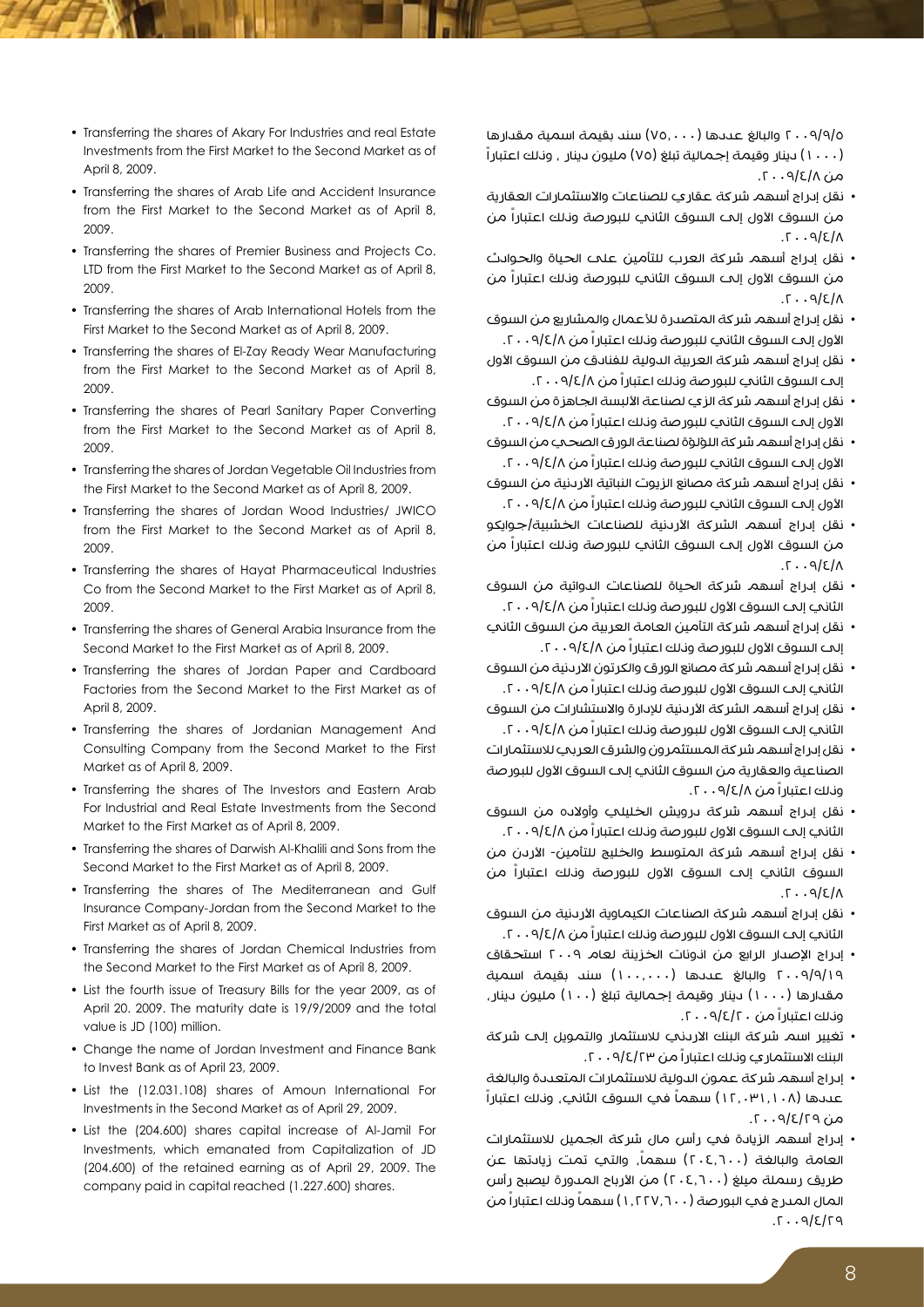#### الاستثمـار الأجنبي

# **Foreign Investment**

- The value of shares purchased by Non-Jordanians in April equaled JD (252.8) million, (92.5%) of which were purchased by Arabs.
- The value of shares sold by Non-Jordanians was JD  $(256.6)$  million,  $(93.2\%)$  of which were sold by Arabs.
- During this month, net Non-Jordanian investments showed a negative balance of JD(3.9) million.
- By the end of April, shares owned by non-Jordanians represented (48.1%) of ASE market capitalization, (33.9) of which are owned by Arab investors and (14.2%) by Non-Arabs.
- بلغت قيمة الأسهم المشتراة من قبل غير الأردنيين خلال شهر نيسان (٢٥٢,٨) مليون دينار ,منها (٢٩٢.٥) لمستثمرين عرب.
- بلغت قيمة الأسهم المباعة من قبل غير الأردنيين (٢٥٦,٦) مليون دينار، منها )%93.2( تم بيعها من قبل مستثمرين عرب.
- بلغ صافي استثمار غير األردنيين خالل هذا الشهر )3.9( مليون دينار بالسالب .
- شكلت الأسهم المملوكة من قبل غير الأردنيين (٤٨,١٪) من القيمة السوقية للبورصة في نهاية نيسان، منها (٣٣.٩٪) لمستثمرين عرب، و(١٤,٢٪) لغير العرب.

#### الشركات العشر الأكثر ارتفاعاً في أسعار أسهمها **TOP TEN PERFORMERS**

| <b>COMPANY'S NAME</b>                                 | $(%)^<$ | الإغلاق Closing |                                       |
|-------------------------------------------------------|---------|-----------------|---------------------------------------|
| Darkom Finance And Investment                         | 88.4    | 1.62            | باركم للتمويل والاستثمار              |
| <b>Falcon For Investment &amp; Financial Services</b> | 83.3    | 1.76            | الصقر للاستثمار والخدمات المالية      |
| Intel. Brokerage & Financial Markets                  | 65.7    | 1.69            | العالمية للوساطة والأسواق المالية     |
| <b>Pearl Sanitary Paper Converting</b>                | 40.7    | 4.22            | اللؤلؤة لصناعة الورق الصحب            |
| Alentkaeya For Inv. & Real Estate Dev.                | 37.0    | 2.37            | الانتقائية للاستثمار والتطوير العقاري |
| Beit Al-Mal Saving & Investment                       | 35.7    | 0.95            | بيت المال للاىخار والاستثمار للاسكان  |
| Al-Rakaez Investment                                  | 35.5    | 1.03            | الركائز للاستثمار                     |
| United Arab Investors                                 | 34.5    | 1.48            | المستثمرون العرب المتحدون             |
| Ard Annomow For Real Estate Dev. & Inv.               | 34.3    | 1.80            | أرض النمو للتطوير والاستثمار العقاري  |
| Damac Real Estate Development Jordan                  | 33.3    | 1.28            | باماك للتطوير العقاري الأربنية        |

#### الشركات العشر الأكثر انخفاضاً في أسعار أسهمها **WORST TEN PERFORMERS**

| <b>COMPANY'S NAME</b>                   | (%)  | الإغلاق Closing |                                    |
|-----------------------------------------|------|-----------------|------------------------------------|
| Awtad For Financial & Real Estate Inv.  | 59.2 | 0.82            | أوتاد للاستثمارات                  |
| Jordan Vegetable Oil Industries         | 29.2 | 2.01            | مصانع الزيوت النباتية الأردنية     |
| Arab Life & Accident Insurance          | 26.8 | 2.19            | العرب للتأمين علم الحياة والحوادث  |
| Jordan Tanning                          | 22.7 | 4.30            | الدباغة الأردنية                   |
| Euro Arab Insurance Group               | 20.1 | 1.31            | المجموعة العربية الأوروبية للتأمين |
| Jordanian Management & Consulting       | 19.4 | 1.45            | الأردنية للإدارة والاستشارات       |
| <b>High Performance Real Estate</b>     | 19.2 | 0.80            | الكفاءة للاستثمارات العقارية       |
| Ad-Dulayl Industrial Park & Real Estate | 18.8 | 1.12            | مجمع الضليل الصناعب العقاري        |
| Darwish Al- Khalili & Sons              | 18.6 | 1.88            | برويش الخليلي واولايه              |
| <b>Rum Aladdin Industries</b>           | 17.5 | 2.68            | رم علاء الدين للصناعات الهندسية    |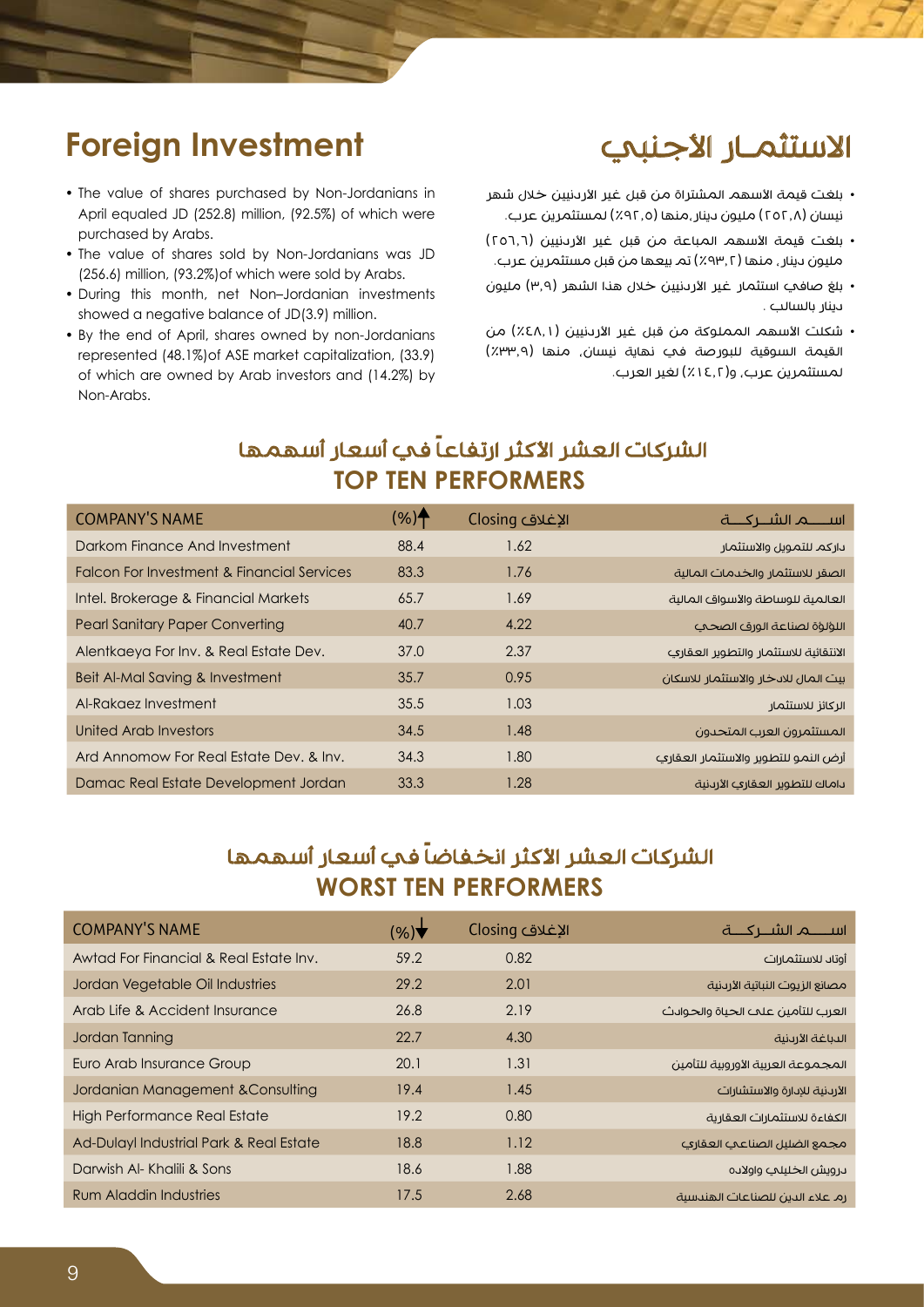

# أهم مالمح نظام التداول الإلكتروني الجديد )**900V NSC**)

#### نظام التحكم المركزي

يرتبط نظام التحكم المركزي مع نظام التداول الإلكتروني ويهدف إلى الحد من مخاطر التداول في البورصة بما يحقق مصلحة وحماية جميع المستثمرين في سوق رأس المال الأر دني.

وتتمثل وظيفة نظام التحكم المركزي بالتحقق من استيفاء

أوامر الشراء والبيع لجميع الشروط الالزمة فور إدخالها إلى نظام التداول الإلكتروني، ومنها أن يكون رقم حسـاب العميـل المدخل في الأمر معرفاً حسب الأصول لدى مركز إيداع الأوراق الماليـة، وكذلك التأكد من نوع العميـل وحالته ونوع الحساب وحالته، وبالتالي الحيلولة دون حصول عقود مرفوضة لأسباب تتعلق برقم العميل أو حالته أو نوعه مثل رفض الأوامر المدخلة لشراء أوراق مالية غير مموله على الهامش لصالح حسابات التمويل ً على الهامش، فضال عن عدم السماح بعمليات البيع بعجز حيث يقوم نظام التحكم المركزي بالتحقق من توفر الرصيد الكافي من األوراق المالية لدى حساب العميل البائع قبل تمرير أمر البيع إلى نظام التداول الإلكتروني.

# **Features** of the **New Trading System (NSC V900)**

#### **Control Module**

The Control Module is connected with the electronic trading system. It aims at minimizing the trading risks at the stock exchange, which protects the investors in Jordan Capital market.

The Control Module's function is to verify that the Buy and Sell orders observe the required conditions as soon as they are entered to the system. Such conditions are that the entered client account number is defined at the Securities Depository Center, verifying the client's type and case and the account type and case. This prevents the rejected contracts for reasons pertaining to the client's number, case or type like rejecting the orders for buying securities not traded on margin for the benefit of margin traded securities. In addition, the Control Module prevents short selling as it checks up the availability of sufficient balance of securities in the seller's account before passing it to the system.

0.76%

8.73 0.00%

octi

0.73 0.00%

 $Q_1 Q_2 Q_3$ 

 $00<sup>1</sup>$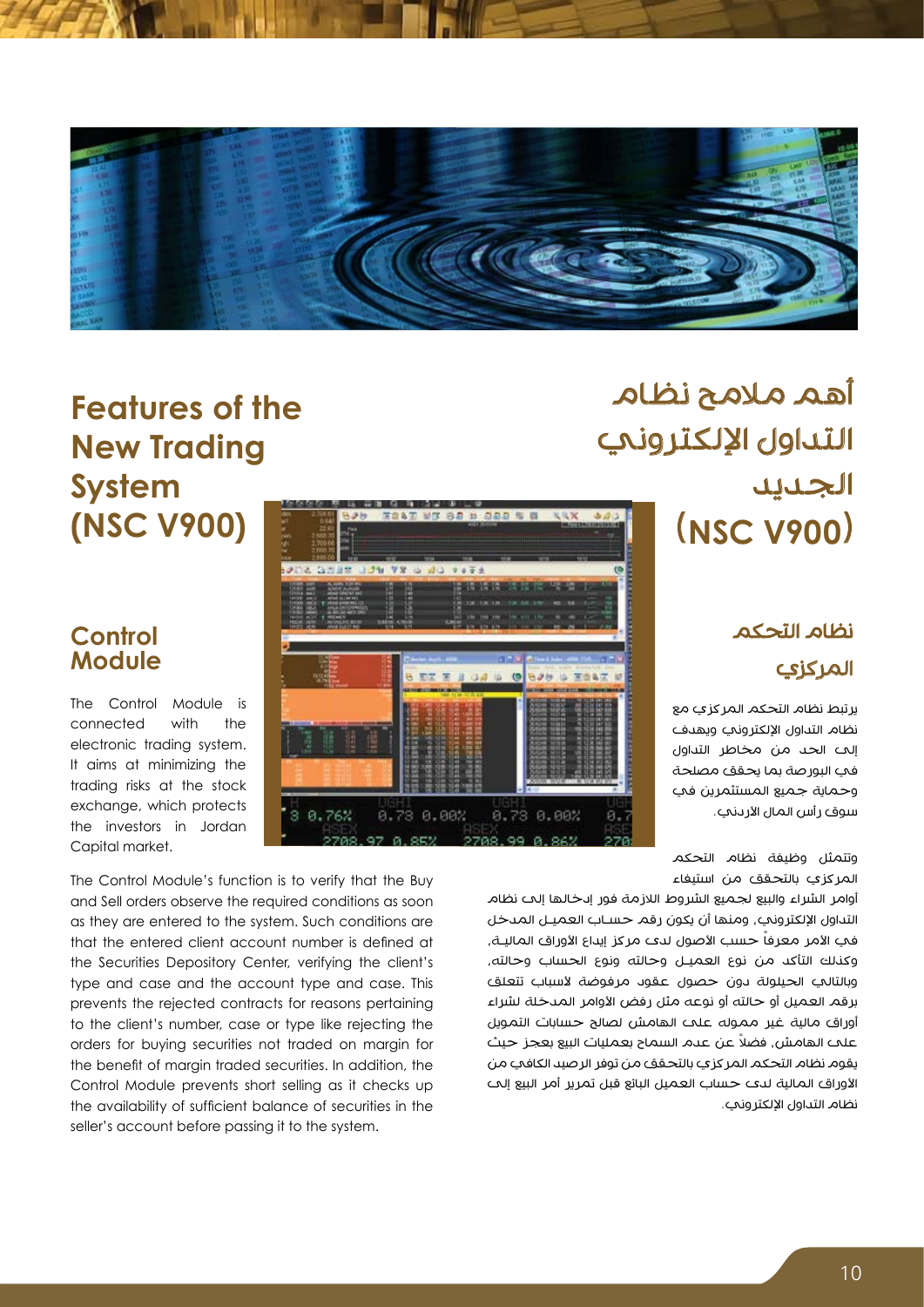



- **Feb** Launching new index in cooperation with Dow Jones Company under the name of Dow Jones ASE - 100.
- Mar ASE holds the Jordan Capital Market Day in London Stock Exchange for the second consecutive year.
- Apr ASE holds an Academic Day in the University of Jordan in cooperation with **Business Faculty.**
- May ASE signs an academic cooperation agreement with Yarmouk University.
- **Jun** ASE Publishes a free float index through electronic trading system and its website.
- Jul Issuing the Corporate Governance Code for the listed companies at the ASE.
- **Sep** ASE holds the Jordan Capital Market Conference in New York for the second consecutive year.
- Oct ASE signs an academic cooperation agreement with Petra University.
- **Dec** ASE ends most of the tests, which are needed for applying the new version of the electronic system NSC V900.
- شباط إطالق رقم قياسي جديد بالتعاون مع شركة Jones Dow تحت اسم Dow .Jones ASE - 100
	- آذار بورصة عمان تعقد ندوة استثمار خاصة بسوق رأس المــال الأردني في مبنت بورصة لندن للسنة الثانية على التوالي.
- نيسان بورصة عمان تعقد يوم علمي في ا لجا معة ا أل رد نية با لتعا و ن مع كلية ا لأ عما ل .
- أيار بورصة عمان توقع اتفاقية تعاون علمي مع جامعة اليرموك.
	- حزيران بورصة عمان تنشر الرقم القياسي المرجح بالأسهم الحرة من خلال نظام التداول اإللكتروني وموقع البورصة اإللكتروني.
- تموز إصدار دليل لحوكمة الشركات المدرجة في بورصة عمان.
	- أيلول بورصة عمان تعقد للسنة الثانية على التوالي ندوة استثمار خاصة بسوق رأس المــال الأردني في مدينة نيويورك.
- تشرين الأول بورصة عمان توقع اتفاقية تعاون علمي مع جامعة البترا.
- كانون الأول بورصة عمان تنهي معظم االختبارات الالزمة لتطبيق النسخة الجديدة من نظام التداول اإللكتروني 900V NSC.